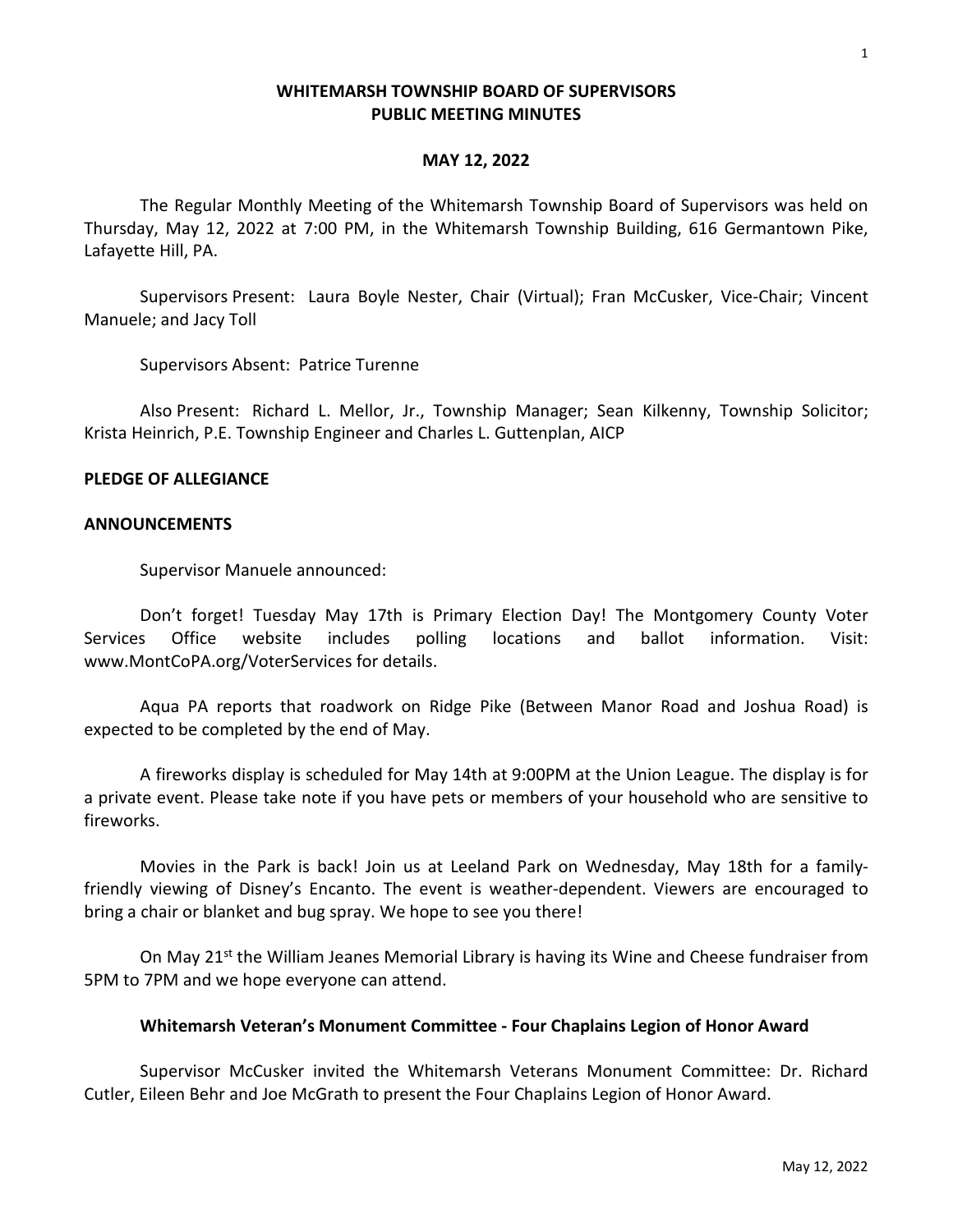Dr. Cutler thanked the Board for allowing them to make the presentation. The presentation is to one of the committee members: Fran McCusker.

Dr. Cutler gave a background of the Chapel of the Four Chaplains. He said the story begins in February of 1943 when the United States Army Transport vessel Dorchester (a converted cruise ship) and carrying over 950 members of the US Army from Newfoundland to Greenland. The boat was hit in the middle of the nighty by a German U-boat and subsequently only 230 soldiers survived. He explained during the course of the event there were four chaplains on board. He stated there was a Dutch Preferred, a Catholic Priest, a Methodist Priest and a Rabbi. He stated while the chaplains were trying to organize and keep calm amongst the enlisted men, they realized there was a problem, there weren't enough life preservers. The four chaplains took their own life preservers and donated it to the other servicemembers on board. He said as the ship was ready to go down, they put themselves right at the railing, arms locked and continued to pray as the ship went down. He continued, shortly thereafter there were awards given and established on February  $2<sup>nd</sup>$  of 1951 by President Truman here in Philadelphia, the Chapel of the Four Chaplains that was at that time and until 2000 on Temple University's campus. He explained it has been moved to Constitution Avenue by the Philadelphia Navy Yard.

Dr. Cutler stated the award that is be presented tonight honors members of the public for the community service unconditionally without regard to race, religion or creed.

Joe McGrath stated he is a member of the Whitemarsh Veterans Monument Committee for approximately 10 years. He stated he nominated member of the committee for the honor, including Supervisor McCusker. He thanked Township Manager, Rick Mellor; Park and Recreation Director, Tom Blomstrom and Assistant Township Manager, Sean Halbom for their help in establishing the monument. Mr. McGrath explained the nomination process which includes showing multiple selfless acts on behalf of the nominees, to make the community and the country better. He also thanked the many Boards of Supervisors who helped over the 10 years the committee worked to get the monument.

Eileen Behr then presented the award to Supervisor McCusker. Supervisor McCusker said his father died on October 17, just before the dedication of the monument. He said they had dedicated two pavers one for his dad and one for his uncle, who was killed in Vietnam. Supervisor McCusker said they were able to show his father the paver before he passed and he was choked up with joy and pride about the sacrifice he gave for this country and it meant so much to him. He said that shows how much the monument means to those who served and their families. He thanked the members of the committee and said he enjoyed working with such a great team.

#### **William Jeanes Memorial Library - "Bronze Star" within the PA Forward Star Library Program**

Supervisor Toll announced the William Jeans Memorial Library and Nicholas and Athena Karabots Center for Learning has been awarded the Bronze Star by the PA Forward Star Program for Libraries. Congratulations!

Supervisor Toll gave a little background about the PA Forward Star Program. She stated Libraries are more than a place to conduct research or to complete assignments. They house more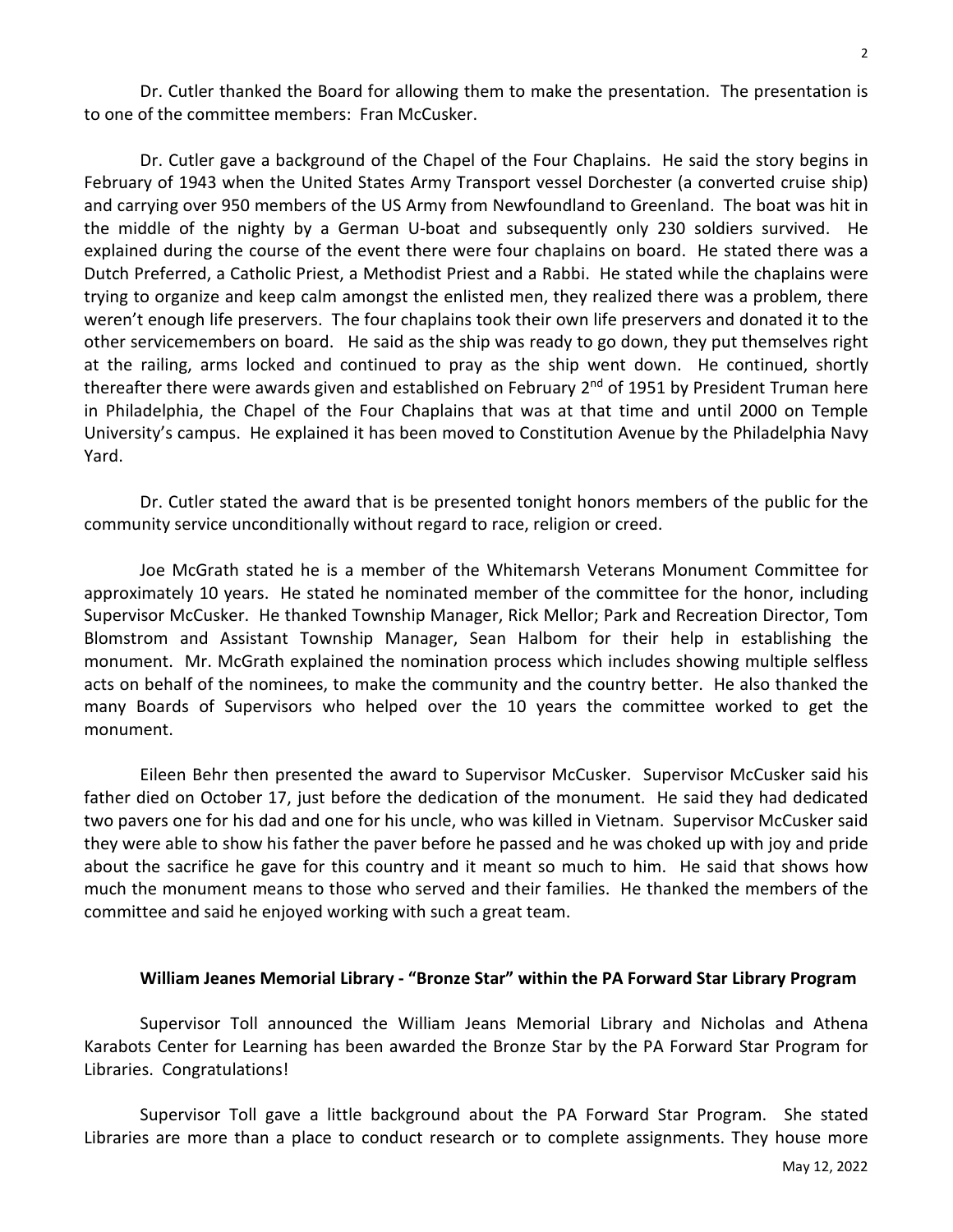hubs for activity and engagement, adding value to their communities. Our libraries envision a Pennsylvania where citizens know how to use online resources and current technology to improve their education, to enhance their job skills, and to fully participate in a digital society. PA Forward® is an initiative of the Pennsylvania Library Association that highlights libraries' role in moving Pennsylvania forward. Libraries are key to powering progress, elevating the quality of life by fueling the types of knowledge essential to its success: Basic Literacy, Information Literacy, Civic and Social Literacy, Health Literacy and Financial Literacy.

than shelves of books and multi-media devices. Libraries are integral parts of our societies, serving as

In January 2017, the Pennsylvania Library Association's PA Forward® Initiative launched its PA Forward® Star Library Program. The PA Forward® Star Library Program requires libraries to "brand" their programs and communications and to talk with their communities about how libraries across the Commonwealth are moving PA Forward®. There are several steps to becoming a PA Forward® Star Library requiring libraries to submit documentation of their efforts, which is reviewed and verified by a committee of peer librarians. Those steps demonstrate that the library has incorporated the five key literacies into their programming and communication. The PA Forward<sup>®</sup> Star Library program awards a bronze, silver, or gold star to a library as it adapts and integrates the initiative's core values.

Supervisor Toll explained what the Bronze Star means. This level demonstrates that a library has adopted the core literacy terminology, and it is using that language in its communication plan. The library is making the public aware of its programming and services. The library is taking part in the training and taking advantage of the PA Forward® free resources made available by the Pennsylvania Library Association. When a library displays their bronze, silver, or gold level star, visitors to that library can be assured that the star has meaning. It means the library has gone through training and developed its programming to further its support of the five essential literacies outlined in the PA Forward® Initiative. It also means that its programming was reviewed and verified by a committee of library peers and that those peers have recognized the quality of its programming by granting the library its star level. PA Forward® is implemented on the local level. Each library decides what fuel their communities need. The initiative does not mandate any specific programs, collections, or communication methods; it provides support and contacts for the local library to develop partnerships with the subject matter experts available in their community.

She said she would like to congratulate the volunteers on the Library Board, Executive Director of the Library, Lisa Clancy and her staff on this great achievement. The Library continues to be an essential part of serving the community here in Whitemarsh Township. Congratulations and thank you!!

#### **APPROVAL OF MINUTES**

### **April 14, 2022**

On a motion by Supervisor Manuele, seconded by Supervisor Toll (Vote 4-0) the Board of Supervisors approved the April 14, 2022 meeting minutes.

### **PUBLIC HEARINGS**

# **BOARD PUBLIC DISCUSSION ITEMS**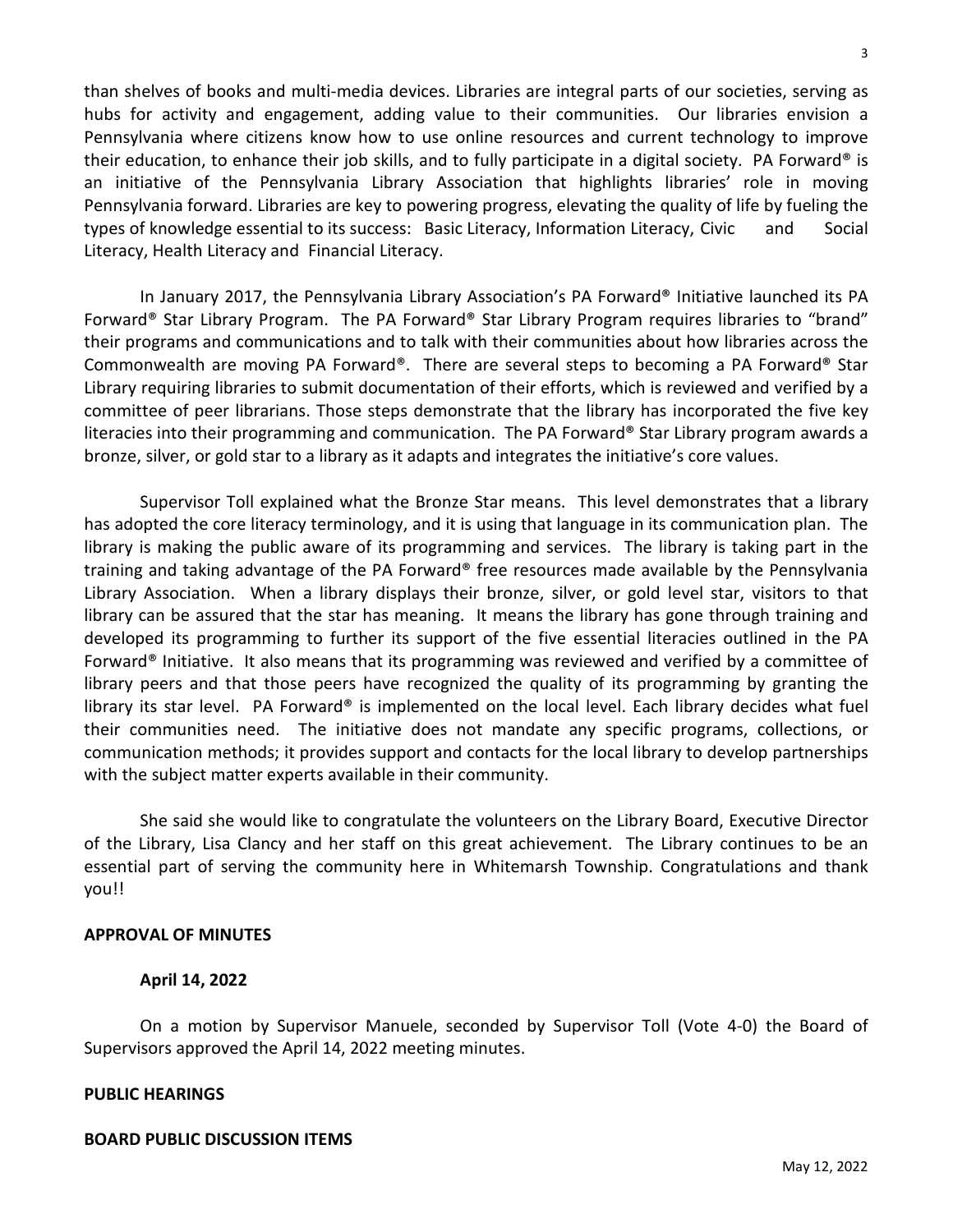# **1. SLD #02-21 DP Spring Mill Developers, LLC/561 Spring Mill Avenue, Final Plan; 19 Townhouses ('The Transition at Spring Mill')**

Mr. Guttenplan explained SLD #02-21, Final Land Development application of DP Spring Mill Developers, LLC is for a 19-townhouse development at 561 Spring Mill Avenue and 551 E. 10th Avenue, Conshohocken, known as 'The Transition at Spring Mill'. The Board last saw this application as a preliminary plan at your November meeting. At that time, the Board approved a number of waivers and the preliminary plan. The final plan is consistent with the preliminary plan. He explained some townhouses will front on each of the two streets; however, all vehicular access to the development is proposed via two driveways on E. 10th Avenue. He said the Planning Commission reviewed this application and after a brief discussion with no major issues noted, the Commission passed a motion recommending final plan approval. TJ Doyle, representing the developer, stated he has nothing to add.

### **Resolutions**

# **1. SLD #02-21 DP Spring Mill Developers, LLC/561 Spring Mill Avenue, Final Plan;19 Townhouses ('The Transition at Spring Mill')**

On a motion by Supervisor Toll, seconded by Supervisor Manuele (Vote 4-0) the Board of Supervisors adopted **Resolution #2022-13** granted Conditional Final Plan approval for SLD #02-21 DP Spring Mill Developers, LLC/561 Spring Mill Avenue for 19 Townhouses known as the Transition at Spring Mill.

### **CONSIDER ACTION ITEMS**

### **Ordinances**

None

# **Resolutions (continued)**

# **2. American Rescue Plan Act Resolution - 2022 Capital Improvement Plan Expenditures**

Mr. Mellor explained this is an administrative item. He said Whitemarsh Township has received funds in 2021 and will receive additional funds in 2022 totaling 1.9 million dollars. He said during the 2022 budget process various projects were identified and included in the three-year capital improvement plan that the Township would use the American Rescue Plan Act (ARPA) funds for. The auditors advised, to make the funding clean for future audits and reporting requirements to the US Treasury, that having a resolution that clearly identified the projects that would have allocation from ARPA funds would be best when doing all the reporting. He explained the projects that would be funded through ARPA.

On a motion by Supervisor Manuele, seconded by Supervisor Toll (Vote 4-0) the Board of Supervisors adopted **Resolution #2022-14** authored the use of American Rescue Plan Act funding for various 2022 Capital Improvement Projects as approved in the 2022 Budget.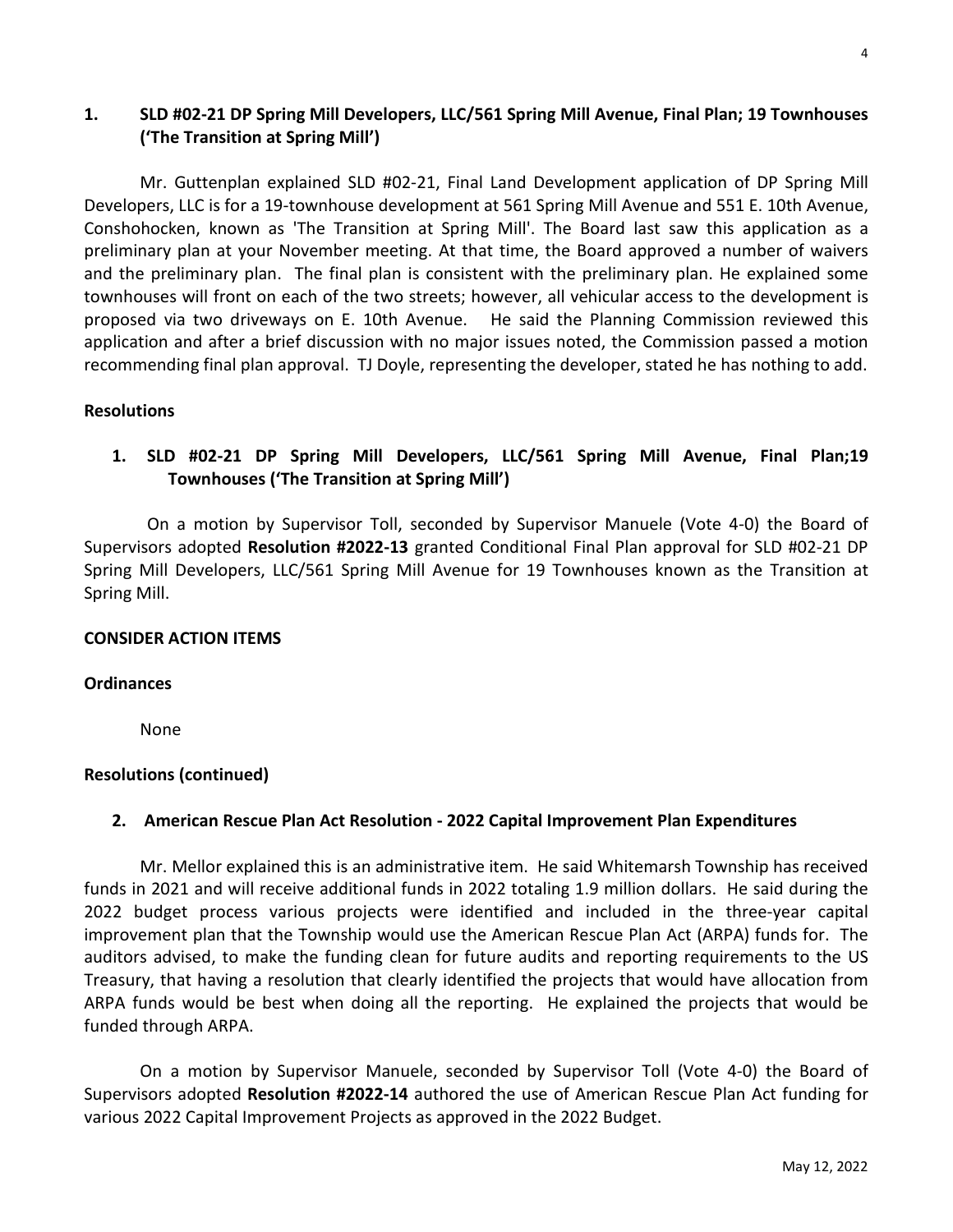#### **MOTIONS**

### **1. 2022 Road Program - Consider Bid Award and Notice of Intent**

Ms. Heinrich explained she reviewed the bids submitted to the Township and publicly opened on May 3, 2022 for this project. She said based on the bid evaluation, Glasgow, Inc. is the lowest responsive bidder for the Total Bid for this project. It is therefore recommended that the Board of Supervisors authorize the Township Engineer's office to issue a Notice of Intent to Award to Glasgow, Inc. for the Base Bid cost of \$1,395,077.96. She said due to rising fuel costs and based on asphalt being a petroleum product, the bids came in high and reducing the scope of work on some of the roads gave the ability to get the price down to the amount budgeted. She explained that is the change order to reduce the scope and reduce the amount of the bid to \$1,017, 673. 22. She stated final awarding of the contract is contingent upon a successful outcome to the required Responsible Contractor Determination that will be performed by her office and the majority of this project will be funded by contributions from Aqua Pennsylvania, Inc. towards road restoration required over recently installed water main replacement work, which will help offset the cost of construction.

On a motion by Supervisor Toll, seconded by Supervisor Manuele (Vote (4-0) the Board of Supervisors authorized the notice of intent to proceed and bid approval based on the successful review of the 2022 road paving bid to Glasgow, Inc. for total base bid amount of \$1,395,077.96.

### **2. Hold Harmless Agreements - 4060 Butler Pike: Sign in the ultimate right-of-way**

Mr. Guttenplan explained the Hold Harmless Agreement is for a new monument sign at 4060 Butler Pike. This sign would replace the existing monument sign and be located closer to the road for better visibility. The sign location is in the ultimate right-of-way of Butler Pike. The sign will identify the current three ophthalmology related users of the building at this address located in the rear of this three-building site. He stated the Township Engineer has reviewed the location and finds no sight distance issue with the location of the sign.

On a motion by Supervisor Manuele, seconded by Supervisor Toll (Vote (4-0) the Board of Supervisors approved a Hold Harmless Agreement for a sign in the ultimate right-of-way at 4060 Butler Pike.

### **3. Escrow Release #1 - Robbins Gulph Holdings, LLC/27 East Germantown Pike**

On a motion by Supervisor Toll, seconded by Supervisor Manuele (Vote (4-0) the Board of Supervisors authorized the escrow release #1 for Robbins Gulph Holdings, LLC/27 East Germantown Pike in the amount of \$18,106.25.

### **4. April 2022 Expenditures and Payroll and Pension Plan Paid Costs**

On a motion by Supervisor Manuele, seconded by Supervisor Toll (Vote (4-0) the Board of Supervisors approved expenditures totaling \$1,445,367.62; and payroll totaling \$1,066,025.89 pension paid costs totaling \$5,366.78 for April 2022.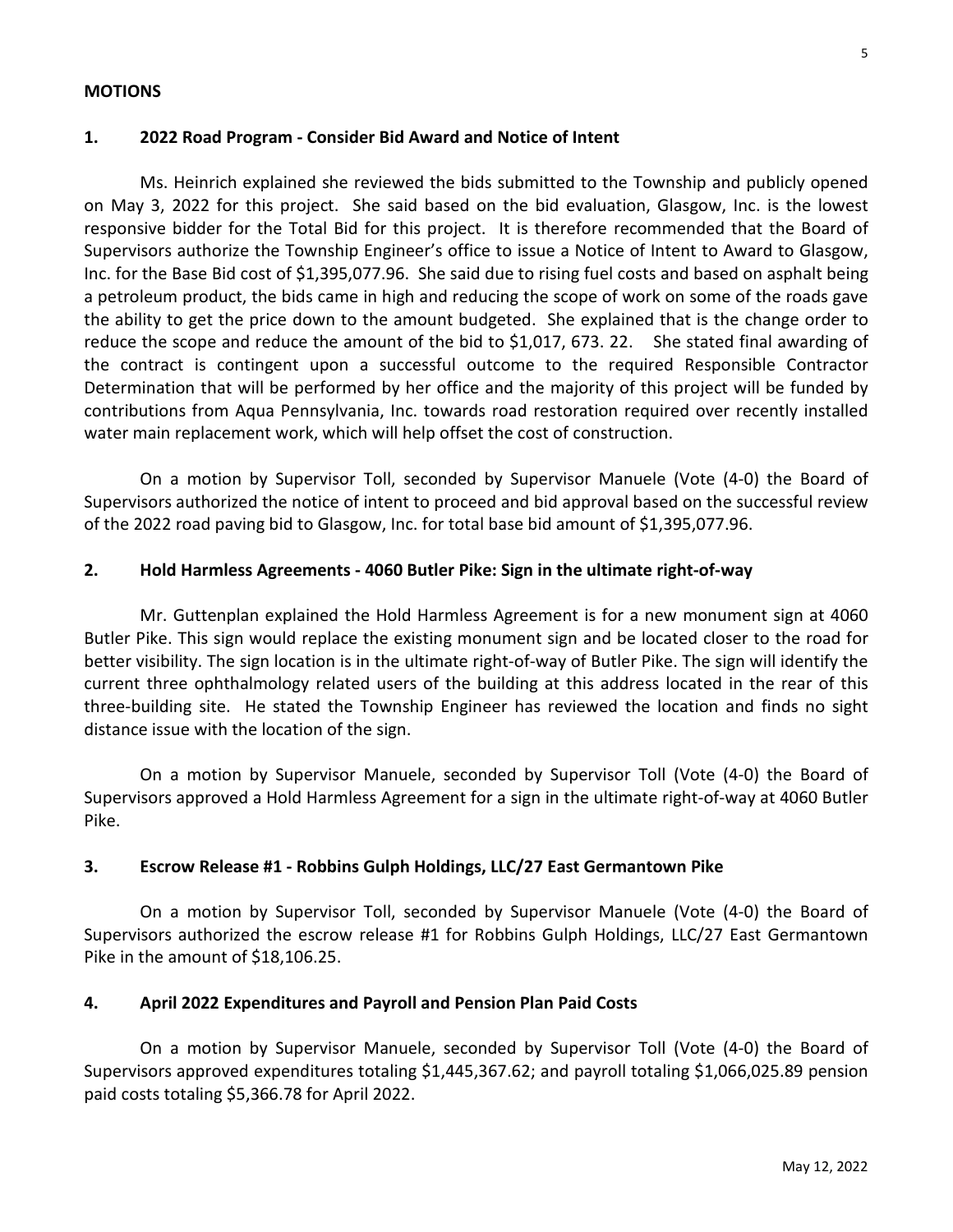# **5. Certificate of Appropriateness - 27 E. Germantown Pike; Renovation and Addition for Office Use**

Mr. Guttenplan explained the Certificate of Appropriateness for 27 E. Germantown Pike. He said the application is a follow-up to the land development for this project that the Board approved last September. The applicant is proposing to renovate the existing building and add an 832-square foot addition in the rear to be used for professional office (along with parking and stormwater improvements). The plans HARB reviewed at their meeting were the same as the ones previously reviewed; at today's meeting, several architectural details were discussed with the applicant, but no major issues were identified. He explained at the conclusion of the discussion, the HARB members present unanimously voted to recommend the issuance of a Certificate of Appropriateness.

On a motion by Supervisor Manuele, seconded by Supervisor Toll (Vote (4-0) the Board of Supervisors approved the Certificate of Appropriateness for the renovation and addition for office use at 27 East Germantown Pike.

# **6. Real Estate Tax Appeal Order and Settlement - 7111 Sheaff Lane**

Mr. Kilkenny explained the Board of Supervisors is party to all assessment appeals as well as the county and the school district. He explained the school district takes the lead on assessment appeals because they have the biggest tax burden. He explained there was an appeal by the taxpayer which has been settled and signed off by the school district. He said his office is in agreement with the settlement.

On a motion by Supervisor Toll, seconded by Supervisor Manuele (Vote (4-0) the Board of Supervisors authorized the Order and Settlement Stipulation between 7111 Sheaff Lane v. MONTCO Board of Assessment Appeals resulting in the decrease assessment for 2021 requiring a repayment of \$12,559.83 in Township real estate taxes.

# **7. Real Estate Tax Appeal Order and Settlement - 835 Bethlehem Pike**

Mr. Kilkenny explained the Board of Supervisors is party to all assessment appeals as well as the county and the school district. He explained the school district takes the lead on assessment appeals because they have the biggest tax burden. He explained there was an appeal by the school district which has been settled and signed off by the school district. He said his office is in agreement with the settlement.

On a motion by Supervisor Manuele, seconded by Supervisor Toll (Vote (4-0) the Board of Supervisors authorized the Order and Settlement Stipulation between 835 Bethlehem Pike v. MONTCO Board of Assessment Appeals resulting in the increase assessment for 2022 requiring a payment of \$639.86 in Township real estate taxes.

# **8. Authorizing the Solicitor to Represent Zoning Officer - Harner Realty Zoning Violation Appeal ZHB #2020-20**

Mr. Mellor explained the township has a long-standing zoning violation, written by the Zoning Officer, Mr. Guttenplan. He said this has been continued numerous times over the course of two